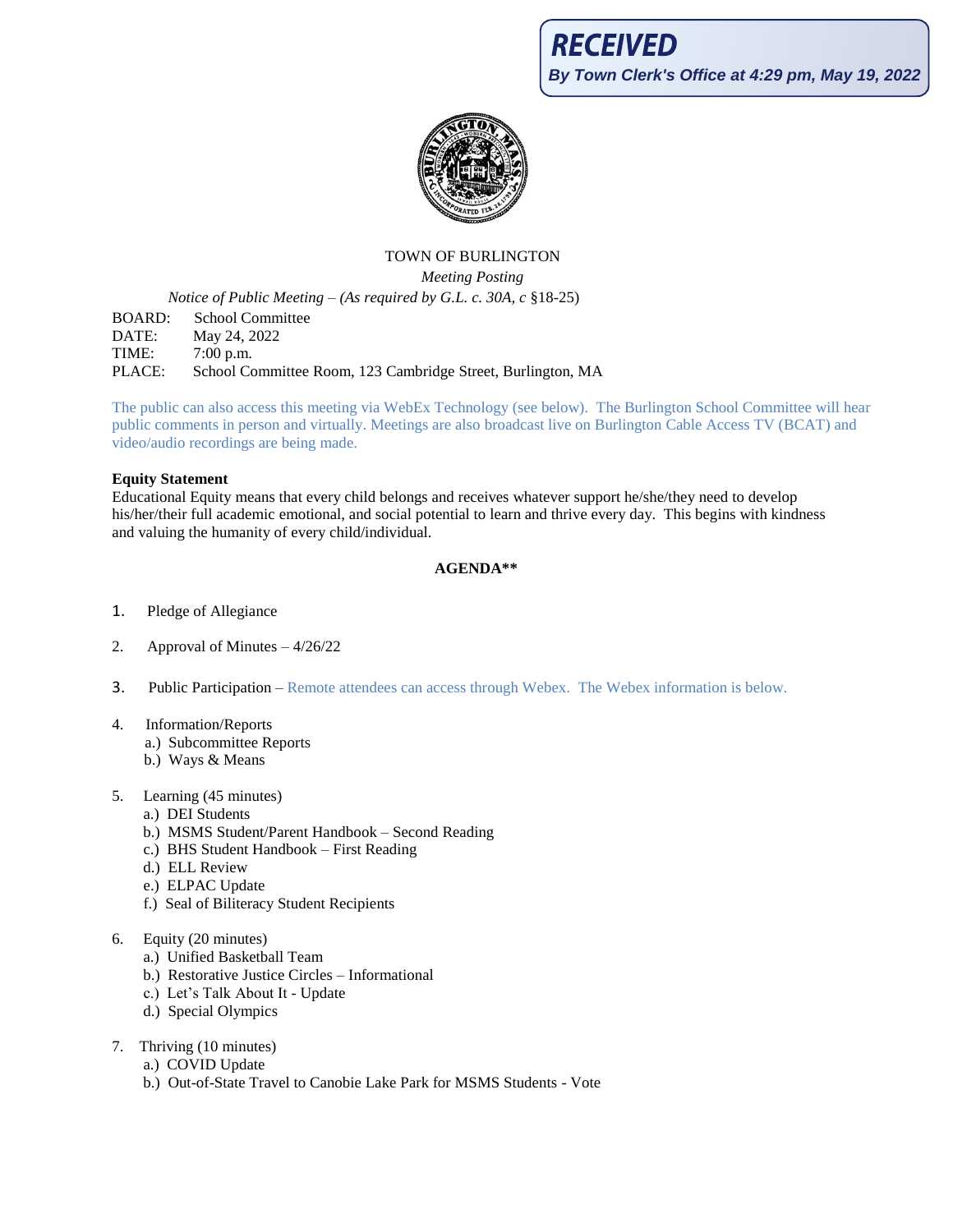#### 8. Facilities/Finance (25 minutes)

- a.) Fox Hill School Building Committee
- b.) BHS Update Standing Agenda Item
- c.) Safe Routes to School
	- Amend the School Committee Wellness Policy to include active transportation language
	- Parent Survey discussion
- 9. Old Business (15 minutes)
	- a.) School Committee Agenda Backup Materials Discussion
	- b.) Massachusetts Fair Share Discussion

#### **Agenda subject to change\*\***

#### **MEETING ACCESS INFORMATION BELOW**

Tuesday, May 24, 2022

7:00 PM | (UTC-04:00) Eastern Time (US & Canada) | 3 hrs

## [Join meeting](https://townofburlington.webex.com/townofburlington/j.php?MTID=m520ce58eeed5ada70467617ab2ec7281)

**More ways to join:**

#### **Join from the meeting link**

[https://townofburlington.webex.com/townofburlington/j.php?MTID=m520ce58eeed5ada70467617a](https://townofburlington.webex.com/townofburlington/j.php?MTID=m520ce58eeed5ada70467617ab2ec7281) [b2ec7281](https://townofburlington.webex.com/townofburlington/j.php?MTID=m520ce58eeed5ada70467617ab2ec7281)

#### **Join by meeting number**

Meeting number (access code): 2344 447 5142

Meeting password: y4rXzmMj4v5

#### **Tap to join from a mobile device (attendees only)**

[+1-408-418-9388,,23444475142##](tel:%2B1-408-418-9388,,*01*23444475142%23%23*01*) United States Toll

#### **Join by phone**

+1-408-418-9388 United States Toll